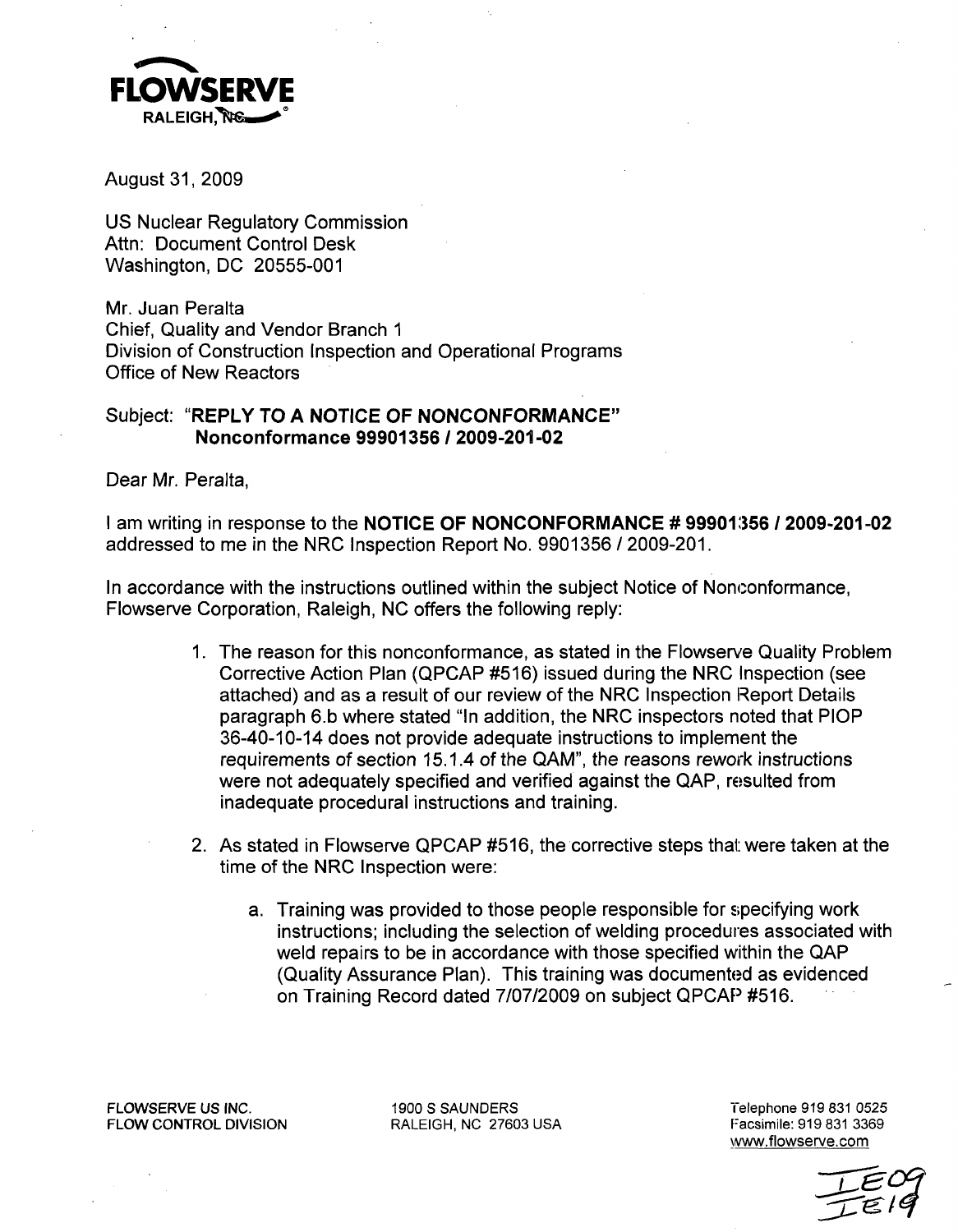- b. As a result of the review of NRC Inspection Report Details, it was deemed necessary to revise PlOP 36-40-10-14 to include specific instructions for responsible personnel to consult the applicable QAP for selection of applicable Drawings and Method Specifications including Welding Procedures. PlOP 36-40-10-15 was revised on 8/31/09 to include these instructions, and appropriate people were provided additional training in the revised PlOP instructions.
- c. A review of 2009 Rejection Tickets associated with weld repair was performed to determine if other weld repairs had been performed using welding procedures other than those specified within the applicable QAP, none were found. This review was documented and provided to the NRC Inspection Team at the time. (Attached)
- 3. The corrective steps that have been taken as described in this response and Flowserve QPCAP #516 together with the revision of PlOP 36-40-10-15 and the additional training of responsible personnel has been implemented and will avoid further noncompliances.
- 4. The corrective steps concerning Notice of Nonconformance 99901356 / 2009- 201-02 have been completed and are effectively implemented as of August 31, 2009.

Respectfully Submitted,

het D.

Robert **D.** Barry Manager, Quality Assurance Flowserve US Inc Flow Control Division Raleigh, NC 27603

Attachments:

Flowserve Quality Problem Corrective Action Plan No 516 and supporting objective evidence.

Flowserve PlOP 36-40-10-15 dated August 31, 2009, page 5 of 8 paragraph 3.1.2.1 and associated training record dated 8/31/09.

FLOWSERVE **US INC. 1900 S SAUNDERS** 'Telephone **919 831 0525**

FLOW CONTROL **DIVISION** RALEIGH, **NC 27603 USA** Facsimile: **919 831 3369**

www.flowserve.com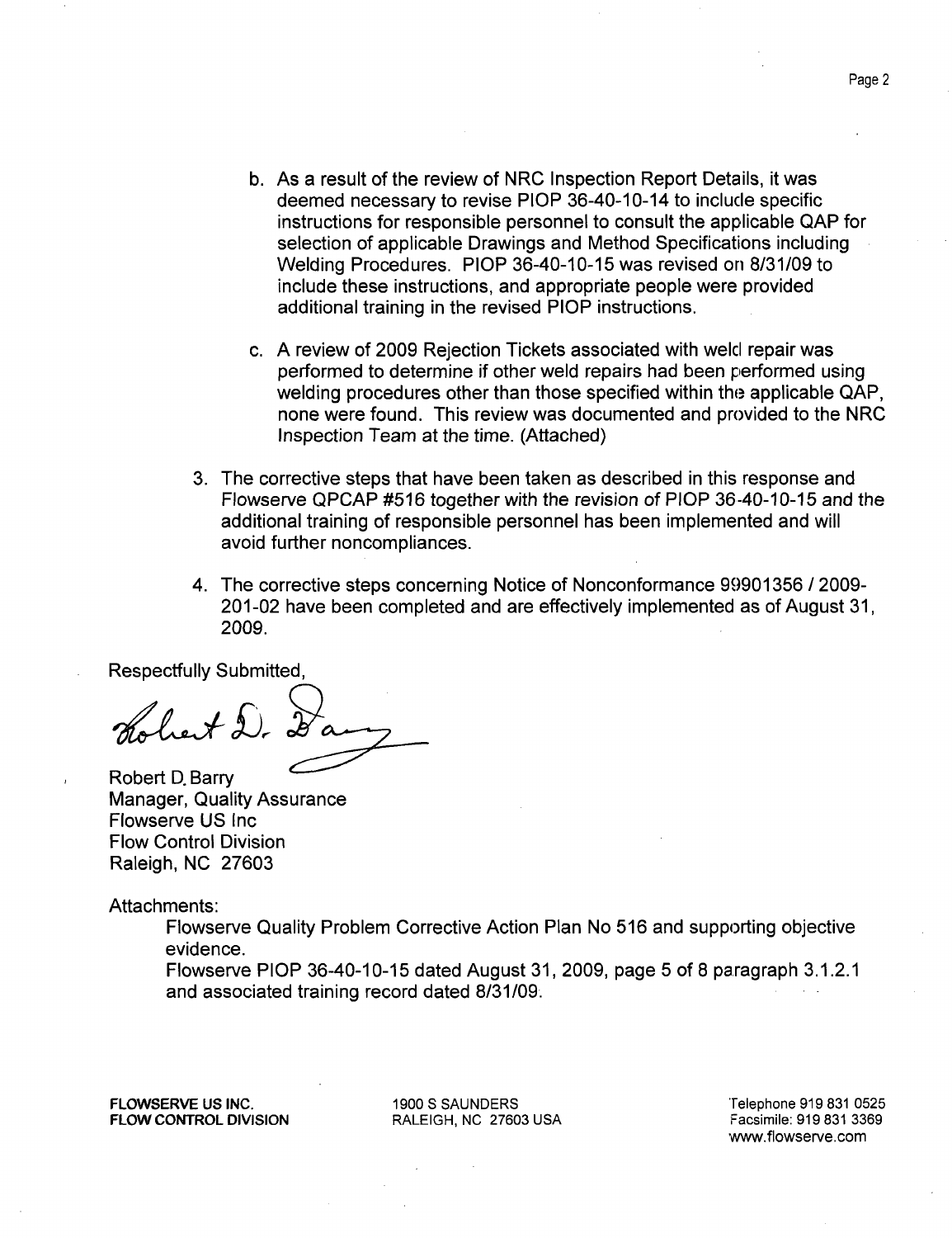| OWSERY                                                    | 1900 South Saunders Street<br>P.O. Box 1961<br>Raleigh, North Carolina 27603                                                           | $N^0$ . 516                           |                                       |
|-----------------------------------------------------------|----------------------------------------------------------------------------------------------------------------------------------------|---------------------------------------|---------------------------------------|
| July 7, 2009<br>L.                                        |                                                                                                                                        |                                       |                                       |
| 1.0 800 SW<br>SIZE & FIGURE NO.:                          |                                                                                                                                        | <b>QUALITY PROBLEM</b>                |                                       |
| Body<br>PART / VALVE NAME:                                |                                                                                                                                        | <b>CORRECTIVE ACTION PLAN</b>         |                                       |
| PART / VALVE NUMBER:                                      | 041003899991200                                                                                                                        |                                       |                                       |
| N4668 / 20,23,27<br>TRACEABILITY NO.:                     | <b>REJECT TICKET NO.:</b>                                                                                                              | 123341 & 120445<br>RESPONSIBLE DEPT.: | Met. Process                          |
| INITIATED BY: Todd McKinney Assigned to: B. Carothers     |                                                                                                                                        | CODE MATERIAL<br>ANI REVIEW           |                                       |
| PROBLEM (to be completed by QA or responsible Department) |                                                                                                                                        |                                       | Not Required - Reject Ticket Attached |
|                                                           | Reject Ticket 120445 was written and issued for a weld repair on some bodies being manufactured to the 99912 QAP. The basemetal        |                                       |                                       |
|                                                           | Welding repair procedure specified in the 99912 QAP was P1-323N LR but the welding procedure listed on the Reject Ticket was for       |                                       |                                       |
|                                                           | P1-321N LR. This error was identified during the NRC Inspection on July 7, 2009. Reject Ticket 123341 was written to disposition the   |                                       |                                       |
| bodies as Use-As-Is by Metallurgical Process Control.     |                                                                                                                                        |                                       |                                       |
| $\gamma$ es $[\times]$ No<br>Part 21 evaluation required  | Department Manager Signature:                                                                                                          |                                       | Date:                                 |
|                                                           | ROOT CAUSE and PROPOSED CORRECTIVE ACTION within 30 days, which is 1/7                                                                 | '04                                   |                                       |
| <u>instructions</u><br>ലയാ                                | not adequatel                                                                                                                          | Ventre                                |                                       |
| Whi                                                       | now reterences FL323N                                                                                                                  |                                       |                                       |
|                                                           |                                                                                                                                        |                                       |                                       |
|                                                           | B٧.                                                                                                                                    |                                       | Date:                                 |
|                                                           | CORRECTIVE ACTION will be completed by $7 \mid \beta \mid 9$ (to be completed by responsible Department):                              |                                       |                                       |
| QPCAP<br><u>Konnen</u>                                    | <u>n əv</u><br><u>personne</u>                                                                                                         |                                       | eveloping                             |
|                                                           | $Ker$ igi                                                                                                                              | 2009                                  | <b>SSOCYS</b>                         |
|                                                           |                                                                                                                                        |                                       | $BQ_{19}$                             |
|                                                           | Bv                                                                                                                                     |                                       | Date:                                 |
| REVIEW/TRAIN RESPONSIBLE INDIVIDUAL (If Applicable)       |                                                                                                                                        |                                       |                                       |
|                                                           |                                                                                                                                        |                                       |                                       |
|                                                           |                                                                                                                                        |                                       |                                       |
| Name of Responsible Individual                            | Date $77$ 109<br>Signature                                                                                                             | By:                                   | Date:                                 |
|                                                           | CONFIRMATION OF CORRECTIVE ACTION TAKEN to be verified by Q.A within $\frac{1}{300}$ days of completion date, which is $\frac{1}{300}$ |                                       |                                       |
| <u><i>Irainson</i></u>                                    |                                                                                                                                        | Tiellet review y                      |                                       |
| $54T:5$ factor                                            |                                                                                                                                        |                                       |                                       |
|                                                           |                                                                                                                                        |                                       |                                       |
| ARECTIVE ACTION REVIEWED BY:                              |                                                                                                                                        | RB                                    | Date $7 - 9 - 0$ 9                    |
|                                                           | Manager, Quality Assurance or Designee                                                                                                 |                                       |                                       |
|                                                           |                                                                                                                                        |                                       |                                       |

 $\sim 10^7$ 

 $\sim$   $\sim$ 

 $\sim$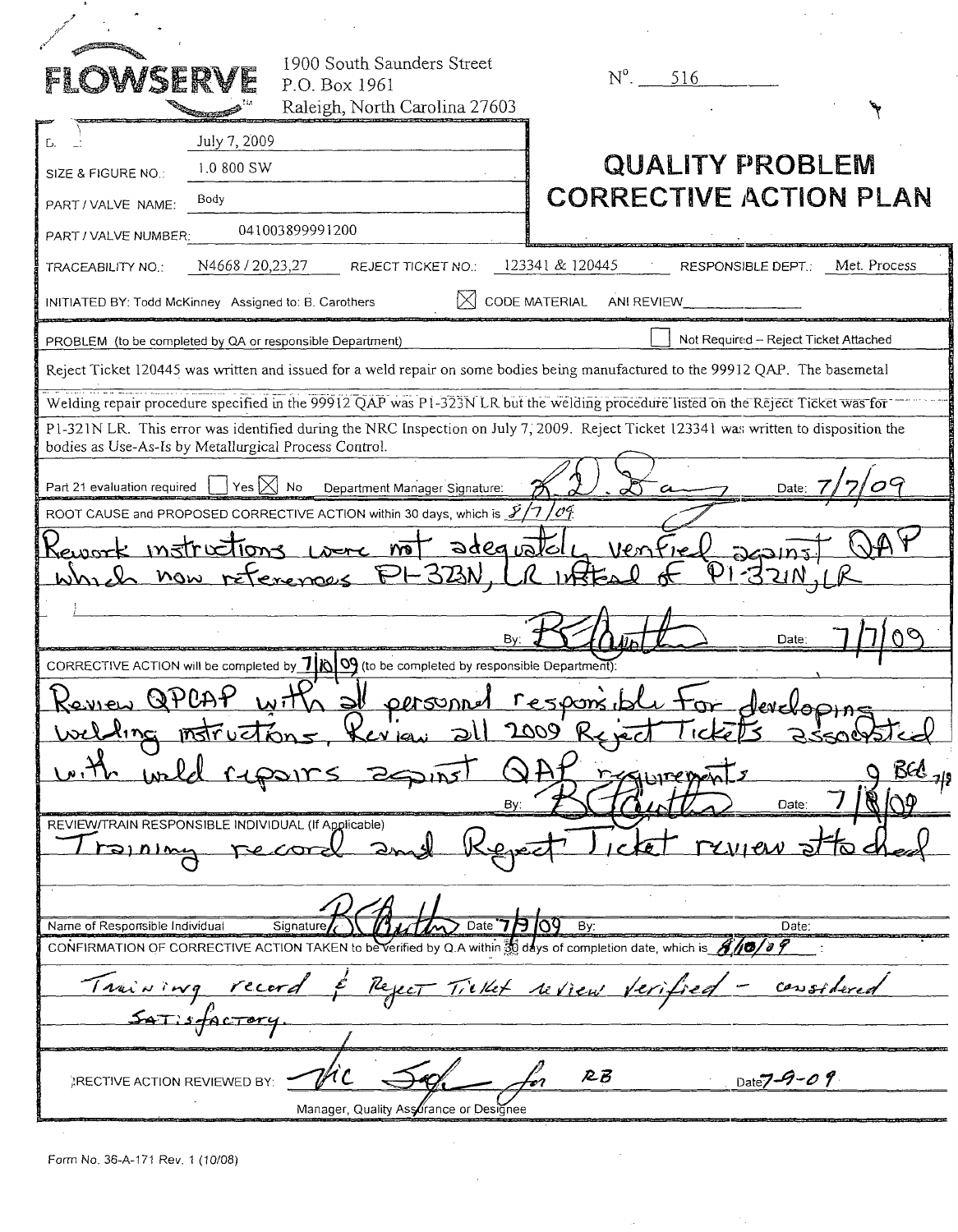FLOWSER

**TRAINING** RECORD

Record No.:

1900 South Saunders Street Raleiqh, NC 27603

 $\bar{I}$ 

| Department:                                                  | Met. Process Control                                                                                                             | Date:<br>Due: . | 7/7/2009<br>7/10/2009 |  |  |  |  |  |
|--------------------------------------------------------------|----------------------------------------------------------------------------------------------------------------------------------|-----------------|-----------------------|--|--|--|--|--|
| Subject:                                                     | QPCAP 516 - Welding Procedure verification between QAP and Reject Ticket instructions                                            |                 |                       |  |  |  |  |  |
|                                                              | During the NRC Inspection, it was identified that on Reject Ticket 120445 the welding procedure prescribed was not listed in     |                 |                       |  |  |  |  |  |
|                                                              | the QAP for 99912. The welding procedure was listed as P1-321N LR on the Reject Ticket but the QAP only contained a procedure    |                 |                       |  |  |  |  |  |
|                                                              | of P1-123N LR, P1-223N LR or P1-323N LR for use. Reject Ticket 123341 was written to disposition the items welded as Use-As-I    |                 |                       |  |  |  |  |  |
|                                                              | by Metallurgical Process Control after the finding had been made. It is very important that the instructions provided for rework |                 |                       |  |  |  |  |  |
|                                                              | meet those prescribed in the applicable QAP's to avoid a potential Quality Issue. Always verify the QAP instructions versus the  |                 |                       |  |  |  |  |  |
| instructions written on the Reject Ticket prior to issuance. |                                                                                                                                  |                 |                       |  |  |  |  |  |
|                                                              |                                                                                                                                  |                 |                       |  |  |  |  |  |
|                                                              |                                                                                                                                  |                 |                       |  |  |  |  |  |
| <b>NAME</b>                                                  |                                                                                                                                  |                 | <b>INITIAL / DATE</b> |  |  |  |  |  |
| Daniel Mann                                                  |                                                                                                                                  |                 |                       |  |  |  |  |  |
| James Cobb                                                   |                                                                                                                                  |                 |                       |  |  |  |  |  |
| Bernie Carothers                                             |                                                                                                                                  |                 |                       |  |  |  |  |  |
|                                                              |                                                                                                                                  |                 |                       |  |  |  |  |  |
|                                                              |                                                                                                                                  |                 |                       |  |  |  |  |  |
|                                                              |                                                                                                                                  |                 |                       |  |  |  |  |  |
|                                                              |                                                                                                                                  |                 |                       |  |  |  |  |  |
|                                                              |                                                                                                                                  |                 |                       |  |  |  |  |  |
|                                                              |                                                                                                                                  |                 |                       |  |  |  |  |  |
|                                                              |                                                                                                                                  |                 |                       |  |  |  |  |  |
|                                                              |                                                                                                                                  |                 |                       |  |  |  |  |  |
|                                                              |                                                                                                                                  |                 |                       |  |  |  |  |  |
|                                                              |                                                                                                                                  |                 |                       |  |  |  |  |  |
| Length of Session:                                           |                                                                                                                                  |                 | <b>Self Review</b>    |  |  |  |  |  |

Instructor: **Self Review**

Todd McKinney, QC Supervisor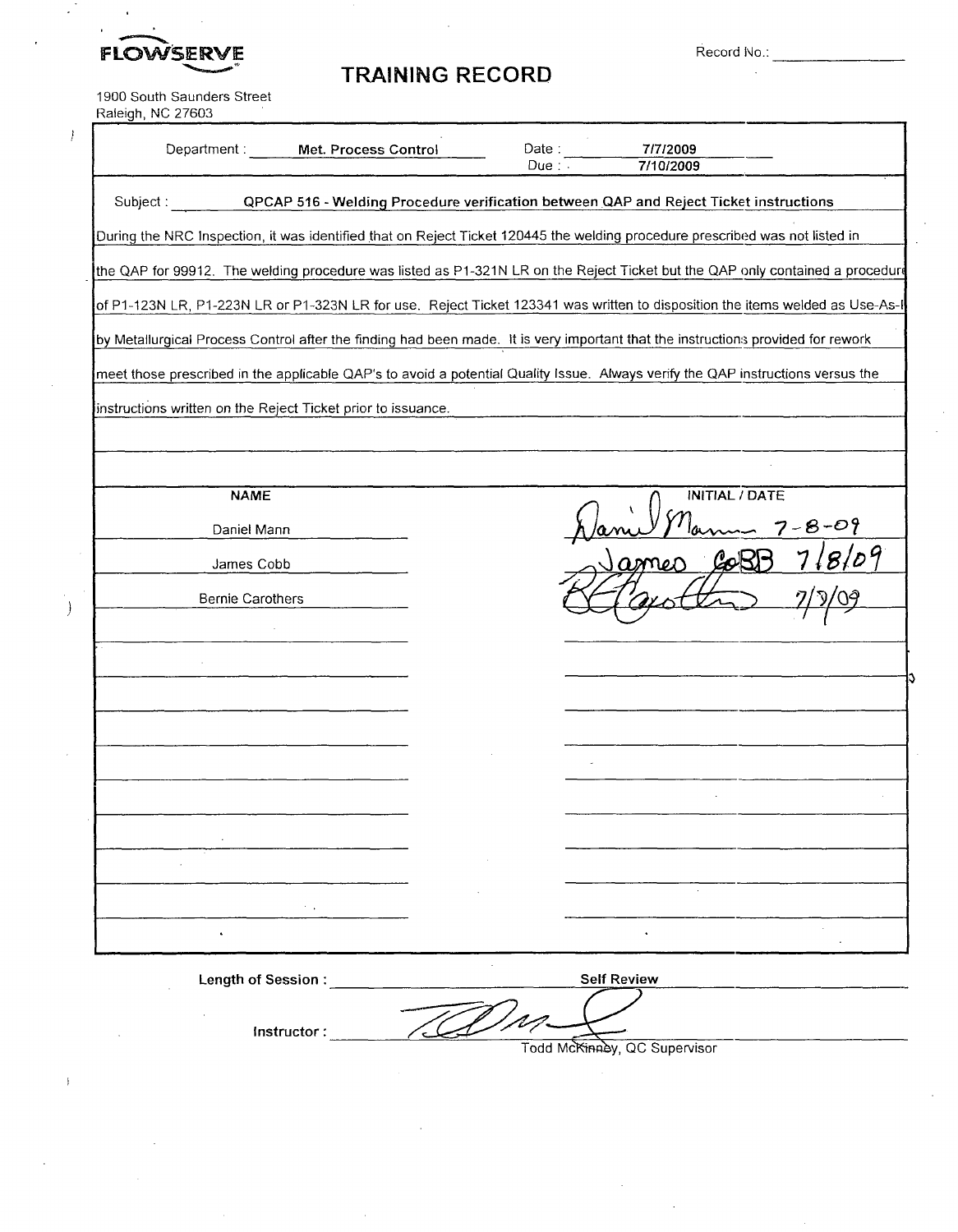|   | Reject Tiicket No QAP No |                | Correct WPS USED         |  |  |  |
|---|--------------------------|----------------|--------------------------|--|--|--|
|   | 123027                   | 90891          | <b>YES</b>               |  |  |  |
| Ì | 123040                   | 90891          | <b>YES</b>               |  |  |  |
|   | 123073                   | 90891          | <b>YES</b>               |  |  |  |
|   | 123085                   | 48450          | <b>YES</b>               |  |  |  |
|   | 123088                   | 90891          | <b>YES</b>               |  |  |  |
|   | 123095                   | 90891          | <b>YES</b>               |  |  |  |
|   | 123124                   | 51244          | <b>YES</b>               |  |  |  |
|   | 123126                   | 51524          | <b>YES</b>               |  |  |  |
|   | 123137                   | 52023          | <b>YES</b>               |  |  |  |
|   | 123138                   | 52023          | <b>YES</b>               |  |  |  |
|   | 123141                   | 52023          | <b>YES</b>               |  |  |  |
|   | 123142                   | 90891          | <b>YES</b>               |  |  |  |
|   | 123200                   | 51917          | <b>YES</b>               |  |  |  |
|   | 123203                   | 90714          | <b>YES</b>               |  |  |  |
|   | 123205                   | 53196          | <b>YES</b>               |  |  |  |
|   | 123206                   | 52567          | <b>YES</b>               |  |  |  |
|   | 123208                   | 90714          | <b>YES</b>               |  |  |  |
|   | 123234                   | 52887          | <b>YES</b>               |  |  |  |
|   | 123237                   | 52733          | <b>YES</b>               |  |  |  |
|   | 123241                   | 45515          | <b>YES</b>               |  |  |  |
|   | 123243                   | 99901          | <b>YES</b>               |  |  |  |
|   | 123245                   | 99912          | <b>YES</b>               |  |  |  |
|   | 123245                   | 99912          | <b>YES</b>               |  |  |  |
|   | 123258                   | 90714          | <b>YES</b>               |  |  |  |
|   | 123259                   | 90714          | <b>YES</b>               |  |  |  |
|   | 123260                   | 90714          | <b>YES</b>               |  |  |  |
|   | 123261                   | 90713          | <b>YES</b>               |  |  |  |
|   | 123262                   | 90714          | <b>YES</b>               |  |  |  |
|   | 123269                   | 52822          | YES $\sim$               |  |  |  |
|   | 123272                   | 52822          | <b>YES</b>               |  |  |  |
|   | 123277                   | 51509          | <b>YES</b>               |  |  |  |
|   | 123280                   | 53312          | <b>YES</b>               |  |  |  |
|   | 123286                   | 99901          | <b>YES</b>               |  |  |  |
|   | 123288                   | 51835          | <b>YES</b>               |  |  |  |
|   | 123295                   | 52777          | <b>YES</b>               |  |  |  |
|   | $-123298$                | 52777          | <b>YES</b>               |  |  |  |
|   | 123310                   | 99913          | <b>YES</b>               |  |  |  |
|   | 123401                   | 50924          | <b>YES</b>               |  |  |  |
|   | 123404                   | 90891          | <b>YES</b>               |  |  |  |
|   | 123417                   | 90891          | <b>YES</b>               |  |  |  |
|   | 123419                   | 90891          | <b>YES</b>               |  |  |  |
|   | 123443                   | 90891          | <b>YES</b>               |  |  |  |
|   | 123465                   | 90891          | <b>YES</b>               |  |  |  |
|   | 120549                   | 50202          | <b>YES</b>               |  |  |  |
|   | 120551                   | 47485          | <b>YES</b>               |  |  |  |
|   | 120558                   | 50691          | <b>YES</b>               |  |  |  |
|   | 120556                   | 90714          | <b>YES</b>               |  |  |  |
|   | 120567                   | 90713          | <b>YES</b>               |  |  |  |
|   | 120581<br>120582         | 50796          | <b>YES</b>               |  |  |  |
|   |                          | 50796          | <b>YES</b>               |  |  |  |
|   | 120590                   | 99914          | <b>YES</b><br><b>YES</b> |  |  |  |
|   | 120591                   | 99901          | <b>YES</b>               |  |  |  |
|   | 120592                   | 50722<br>99914 | <b>YES</b>               |  |  |  |
|   | 120596<br>120598         | 90713          | <b>YES</b>               |  |  |  |
|   | 120970                   | 49431          | <b>YES</b>               |  |  |  |
|   |                          |                |                          |  |  |  |
|   |                          |                |                          |  |  |  |

Black 19/09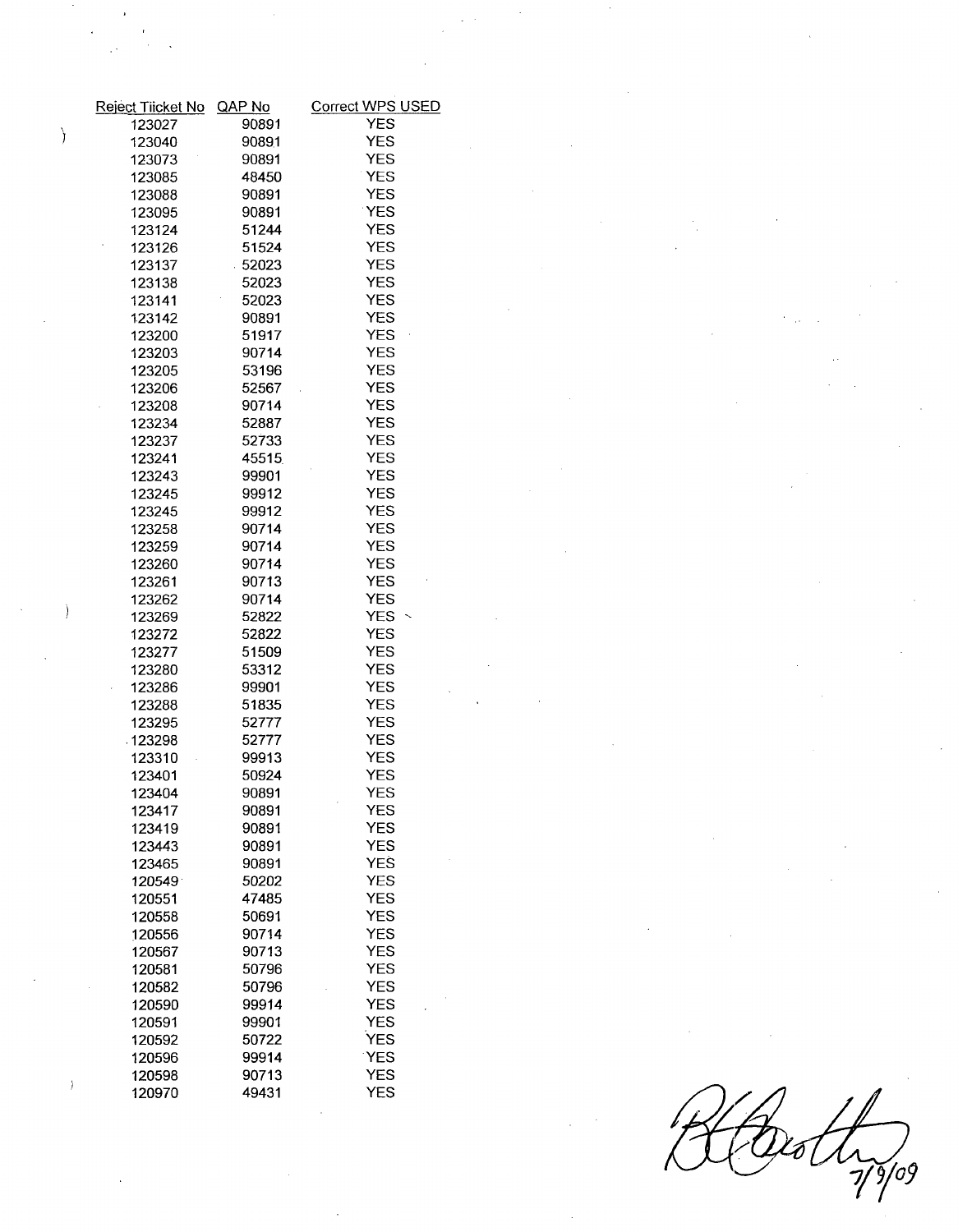| Reject Tiicket No QAP No Correct WPS USED |                  |            |  |
|-------------------------------------------|------------------|------------|--|
| 121039                                    | 90892 YES        |            |  |
| 121045                                    | 50420 YES        |            |  |
| 121061                                    | 49882 YES        |            |  |
| 121062                                    | 50224 YES        |            |  |
|                                           |                  |            |  |
| 121063                                    | 50694 YES        |            |  |
| 121065                                    | 90714 YES        |            |  |
| 121067                                    | 50488 YES        |            |  |
| 121070                                    | 51370 YES        |            |  |
| 121071                                    | 51355 YES        |            |  |
| 121072                                    | 50294 YES        |            |  |
| 121076                                    | 50294 YES        |            |  |
| 121077                                    | 49589 YES        |            |  |
|                                           | 121078 49882 YES |            |  |
|                                           | 121085 50488 YES |            |  |
|                                           | 121089 51370 YES |            |  |
| 121093                                    | 52202 YES        |            |  |
| 121621                                    | 90713 YES        |            |  |
| 121626                                    | 50710 YES        |            |  |
| 121644                                    | 90713 YES        |            |  |
| 121645                                    | 90713 YES        |            |  |
| 121646                                    | 90713 YES        |            |  |
| 121647                                    | 90713 YES        |            |  |
| 121662                                    | 90714 YES        |            |  |
| 121693                                    | 90714 YES        |            |  |
| 121758                                    | 50883 YES        |            |  |
| 121769                                    | 50883 YES        |            |  |
| 121900                                    | 48088 YES        |            |  |
| 121901                                    | 90892 YES        |            |  |
| 121905                                    | 90892 YES        |            |  |
| 121941                                    | 91081 YES        |            |  |
| 121942                                    | 78312 YES        |            |  |
| 121953                                    | 91111 YES        |            |  |
| 121960                                    | 91111 YES        |            |  |
|                                           | 121966 52447 YES |            |  |
| 121967                                    | 52447 YES        |            |  |
| 121982                                    | 49579 YES        |            |  |
| 121991                                    | 90713 YES        |            |  |
| 120224                                    | 49245 YES        |            |  |
| 120227                                    | 90891 YES        |            |  |
| 120230                                    | 90891 YES        |            |  |
| 120231                                    | 90891 YES        |            |  |
| 120244                                    | 51123 YES        |            |  |
| 120272                                    | 90891 YES        |            |  |
| 120273                                    | 90891 YES        |            |  |
| 120274                                    | 90891            | <b>YES</b> |  |
| 120276                                    | 90891 YES        |            |  |
| 120277                                    | 51677 YES        |            |  |
|                                           |                  |            |  |

 $\ddot{\mathcal{D}}$ 

 $\,$  )

 $\overline{)}$ 

 $\mathbf{I}$ 

James Co**BB** 

 $7 - 9 - 09$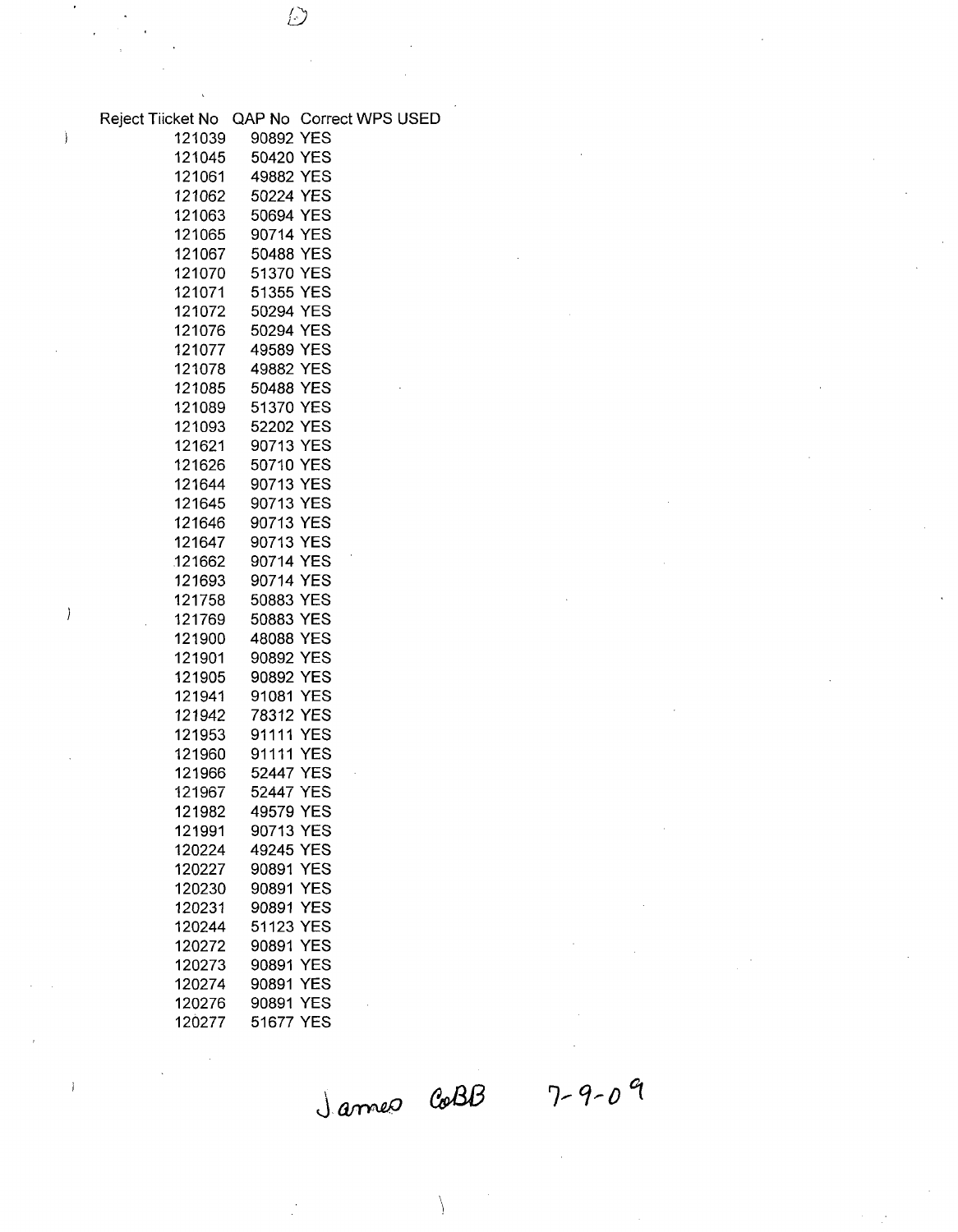## Reject Tiicket No QAP No Correct WPS USED

 $\,$  )

 $\mathcal{L}$ 

 $\bar{1}$ 

|        | 123706 52924-01 Yes |
|--------|---------------------|
| 123715 | 52924-01 Yes        |
| 123717 | 52924-01 Yes        |
| 123753 | 78322-01 Yes        |
| 123767 | 52924-01 Yes        |
| 123980 | 53475-01 Yes        |
| 122811 | 90812 Yes           |
| 122826 | 90891 Yes           |
| 122858 | 90713 Yes           |
| 122859 | 90714 Yes           |
| 122705 | 48505 Yes           |
| 122718 | 49431 Yes           |
| 122726 | 51272 Yes           |
| 122735 | 49431 Yes           |
| 122742 | 90891 Yes           |
| 122760 | 50924 Yes           |
|        | 122770 90891-03 Yes |
| 122915 | 90891-03 Yes        |
| 122916 | 90891-03 Yes        |
| 122939 | 90891 Yes           |
| 122947 | 90891 Yes           |
| 122994 | 51272 Yes           |
| 122003 | 90713 Yes           |
| 122004 | 90713 Yes           |
| 122005 | 90714 Yes           |
| 122006 | 90714 Yes           |
| 122013 | 90713 Yes           |
| 122014 | 90713 Yes           |
| 122016 | 90713 Yes           |
| 122017 | 99901<br>Yes        |
| 122020 | 50202<br>Yes        |
| 122033 | 90713<br>Yes        |
| 122036 | 99901<br>Yes        |
| 122037 | 33192<br>Yes        |
| 122040 | 50202<br>Yes        |
| 122044 | 50713<br>Yes        |
| 122052 | 39915 Yes           |
| 122053 | 50224 Yes           |
| 122060 | 49180 Yes           |
| 122065 | 99901 Yes           |
| 122074 | 50270 Yes           |
| 122077 | 90713 Yes           |
| 122078 | 90713 Yes           |
| 122079 | 90713 Yes           |
| 122083 | 50270 Yes           |
| 122094 | 50836<br>Yes        |
|        | 122101 40285-01 Yes |
| 122117 | 50294 Yes           |
| 122132 | 90714 Yes           |
| 122172 | 91111<br>Yes        |
|        |                     |

 $0$ ani<sup>)</sup> W Mann 7-9-09

 $\sim$ 

 $\mathcal{L}^{\mathcal{L}}$ 

 $\frac{1}{2}$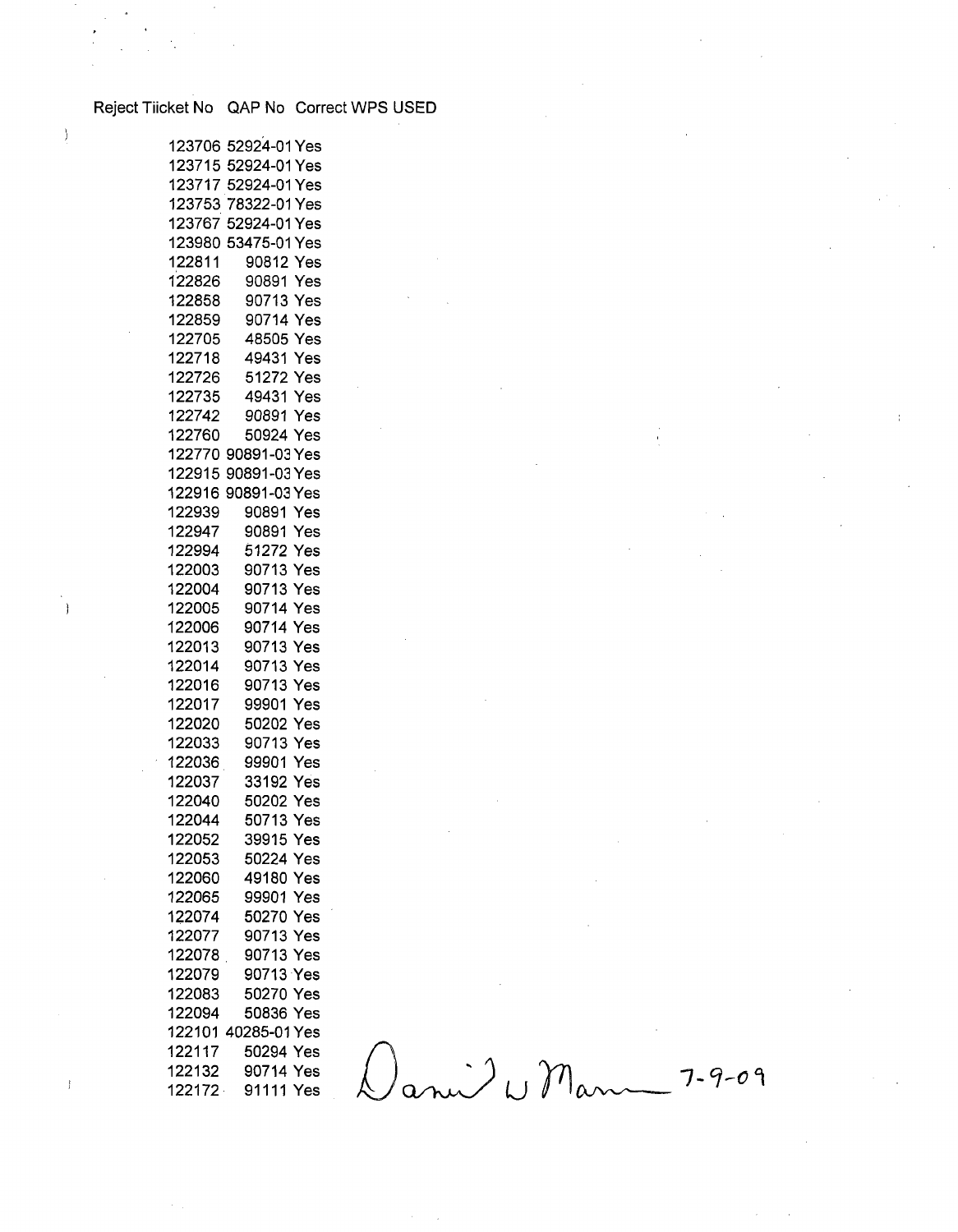| 122348 | 90891<br>Yes        |
|--------|---------------------|
| 122500 | 90714 Yes           |
| 122503 | 99901-00 Yes        |
| 122509 | 99901<br>Yes        |
| 122510 | 99901<br>Yes        |
| 122511 | 99901<br>Yes        |
| 122527 | 52505<br><b>Yes</b> |
| 122535 | 90891 Yes           |
| 122536 | 90891 Yes           |
| 122537 | 90891 Yes           |
| 122538 | 90891 Yes           |
| 122544 | 99913<br>Yes        |
| 122559 | Yes<br>42580        |
| 122565 | 90714<br>Yes        |
| 122567 | 51240<br>Yes        |
| 122579 | 39915 Yes           |
| 122580 | 90713 Yes           |
| 122581 | 90713 Yes           |
| 122582 | 90714 Yes           |
| 122588 | 99901 Yes           |
| 122592 | 51480 Yes           |
| 122597 | 90714 Yes           |
| 122598 | 90714 Yes           |
| 122599 | 90713 Yes           |
| 122664 | 51272 Yes           |
| 100200 | 80821.<br>∨∼∼       |

 $\mathcal{L}(\mathcal{A})=\mathcal{L}(\mathcal{A})$ 

 $\mathcal{L}$ 

122598 90714 Yes<br>122599 90713 Yes<br>122664 51272 Yes Dari W Mau 7-9-09

 $\sim 10^{-1}$ 

 $\label{eq:2.1} \frac{1}{\sqrt{2\pi}}\int_{\mathbb{R}^{2}}\left|\frac{d\mu}{\lambda}\right|^{2}d\mu\left(\frac{d\mu}{\lambda}\right)^{2}d\mu\left(\frac{d\mu}{\lambda}\right)^{2}d\mu\left(\frac{d\mu}{\lambda}\right)^{2}d\mu\left(\frac{d\mu}{\lambda}\right)^{2}d\mu\left(\frac{d\mu}{\lambda}\right)^{2}d\mu\left(\frac{d\mu}{\lambda}\right)^{2}d\mu\left(\frac{d\mu}{\lambda}\right)^{2}d\mu\left(\frac{d\mu}{\lambda}\right)^{2}d\mu\left(\frac{d\$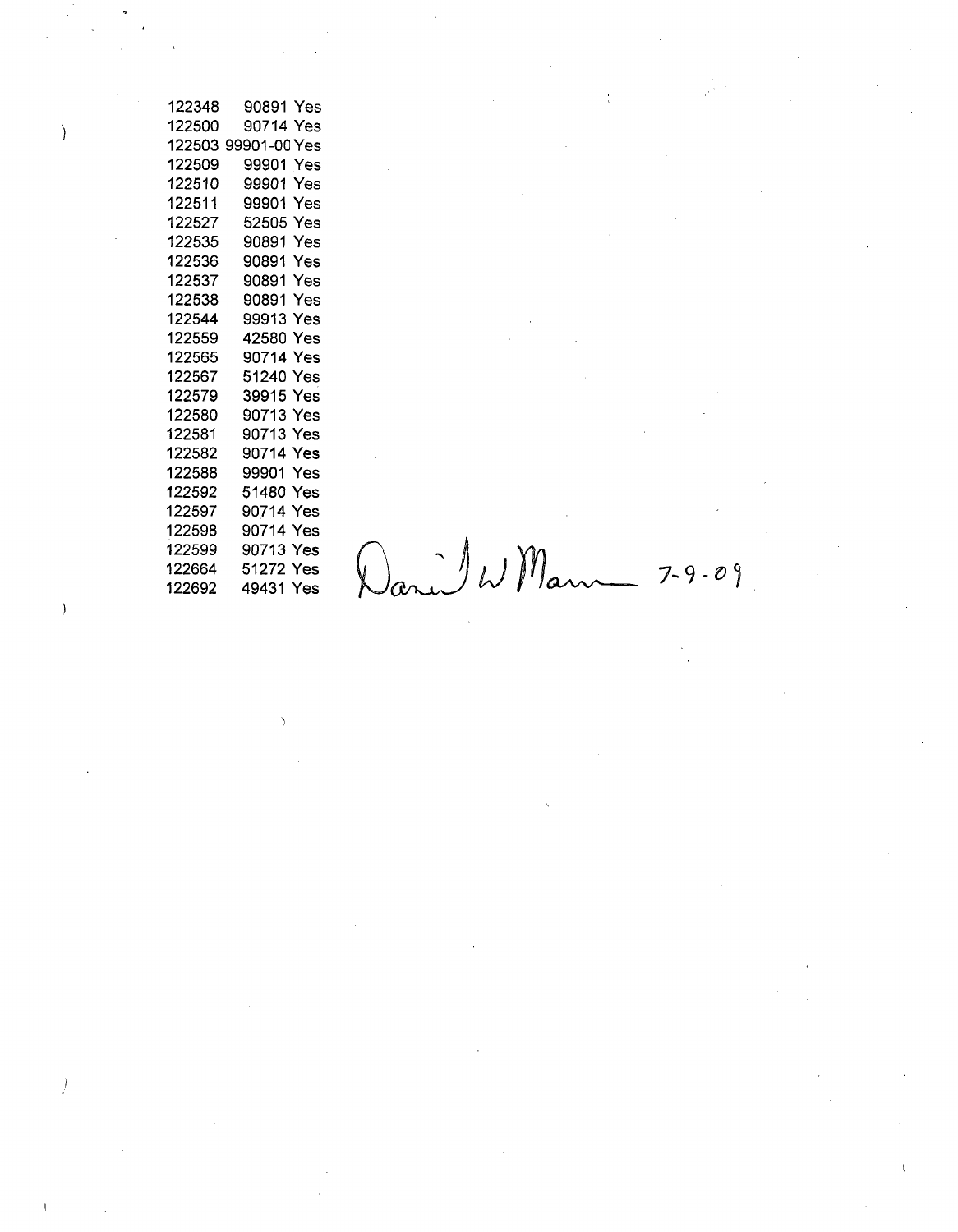

|      | $\parallel$ Procedure No. | $36-40-10-15$ |
|------|---------------------------|---------------|
| ERVE | <b>Effective Date</b>     | 7/8/70        |
| ATM  | <b>Revision Date</b>      | 08/31/09      |

NONCONFORMING MATERIAL CONTROL - REJECTION **PLANT INTERNAL** 'PROCEDURE, MATERIAL REVIEW BOARD INVOLVEMENT

## OPERATING PROCEDURE

The master copy of this document resides in electronic format. Printed copies of this document are for convenience only. Verify that the revision of this printed document matches the current revision of the electronic master before use. Page 5 of 8

| 3.1.2.1 | If the decision is to rework, an Inspector will consult with<br>Manufacturing Engineering and/or Metallurgical Process<br>Control to determine necessary drawings, manufacturing<br>specifications, welding procedures, operations,<br>sequences and departments involved for rework of the<br>nonconforming material. The QAPs shall be consulted<br>for the selection of applicable manufacturing<br>specifications and drawings as required. |
|---------|-------------------------------------------------------------------------------------------------------------------------------------------------------------------------------------------------------------------------------------------------------------------------------------------------------------------------------------------------------------------------------------------------------------------------------------------------|
| 3.1.2.2 | For a 'use-as-is' disposition there must be a written<br>Engineering justification given on the Reject Ticket<br>(Exhibit I).                                                                                                                                                                                                                                                                                                                   |
| 3.1.2.3 | In-process material must have an accompanying job order<br>packet containing a Reject Ticket, Manufacturing Route<br>Card and the product drawing. Exception: Manufacturing<br>Route Cards are not required for parts that are rejected in<br>the following areas; Receiving/Receiving Inspection,<br>Stores, Assembly, Test, or Shipping since Route Cards<br>for individual parts rejected in these areas are the                             |

3.1.2.4 For Code Items ("N"/'U"/"PP"/'NR"/"R") the Reject Ticket will be presented to the Authorized Nuclear Inspector/Authorized Inspector for his review, concurrence, and assignment of any hold or witness points.

responsibility of the Supervisor of the area in which the rework begins. Drawings are not required when rework instruction are explicit, such as: Remove all burrs.

GENERAL MANAGER Form 36-ME-7B, Rev. 8/04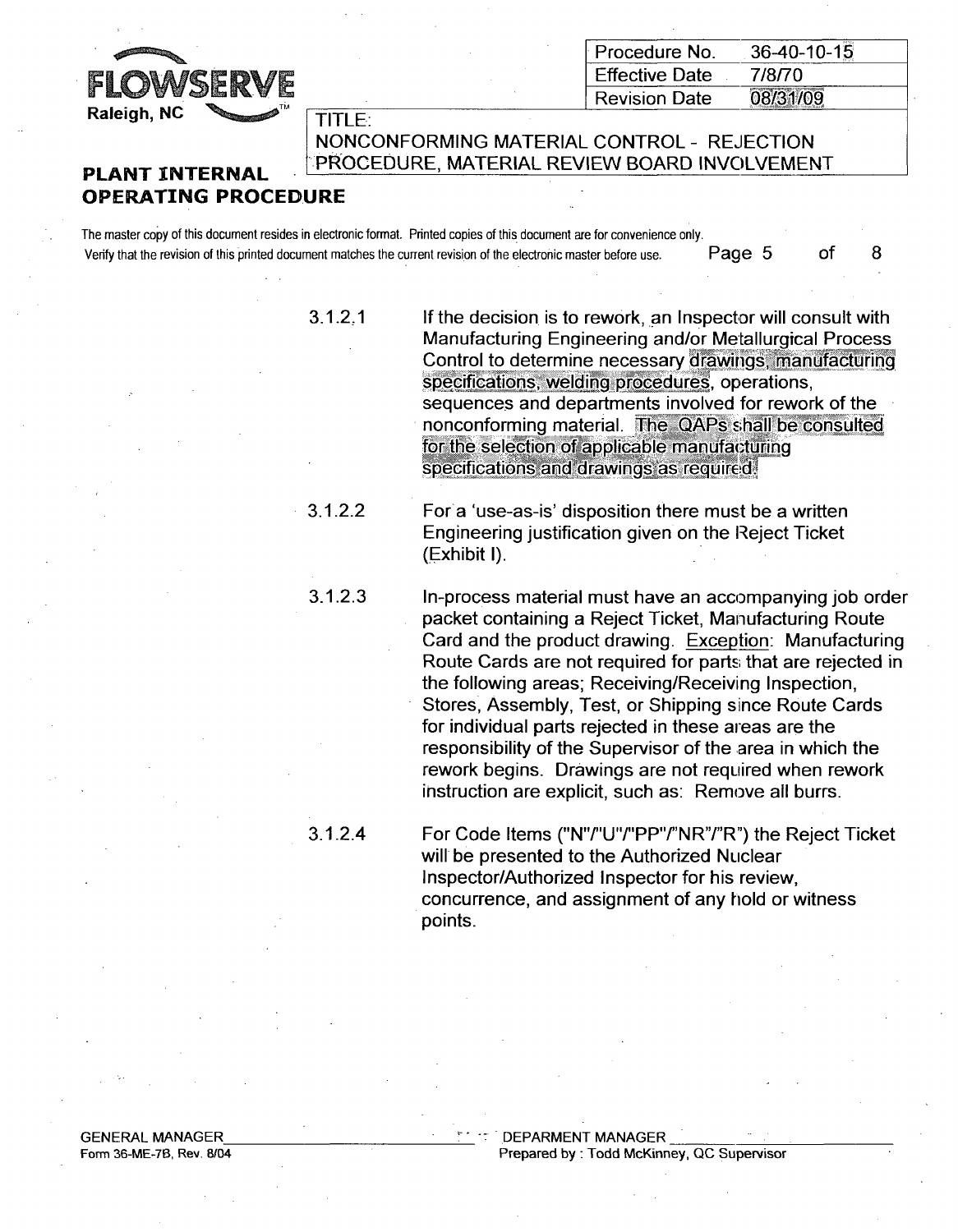

## TRAINING RECORD

| Department: | Metallurgical Process Control                                                |             | Date: | 08/31/2009              |  |  |  |
|-------------|------------------------------------------------------------------------------|-------------|-------|-------------------------|--|--|--|
| Subject:    | Revision to PIOP 36-40-10-15 dated 08/31/09 - Page 5 of 8 paragraph 3.1.2.1  |             |       |                         |  |  |  |
|             | Added clarification to consult QAP for selection of applicable manufacturing |             |       |                         |  |  |  |
|             | Specifications and drawings including welding procedures.                    |             |       |                         |  |  |  |
|             |                                                                              |             |       |                         |  |  |  |
|             | <b>Print Name</b>                                                            |             |       | <b>Initial and Date</b> |  |  |  |
|             | <b>Bernie Carothers</b>                                                      |             |       |                         |  |  |  |
|             | James Cobb                                                                   |             | amep  | CoBI                    |  |  |  |
|             | Daniel Mann                                                                  |             |       | $8 - 31 - 09$           |  |  |  |
|             |                                                                              |             |       |                         |  |  |  |
|             |                                                                              |             |       |                         |  |  |  |
|             |                                                                              |             |       |                         |  |  |  |
|             |                                                                              |             |       |                         |  |  |  |
|             |                                                                              |             |       |                         |  |  |  |
|             |                                                                              |             |       |                         |  |  |  |
|             |                                                                              |             |       |                         |  |  |  |
|             |                                                                              |             |       |                         |  |  |  |
|             |                                                                              |             |       |                         |  |  |  |
|             |                                                                              |             |       |                         |  |  |  |
|             |                                                                              |             |       |                         |  |  |  |
|             |                                                                              |             |       |                         |  |  |  |
|             |                                                                              |             |       |                         |  |  |  |
|             |                                                                              |             |       |                         |  |  |  |
|             |                                                                              |             |       |                         |  |  |  |
|             | Duration of Training: 10 minutes                                             | Instructor: |       |                         |  |  |  |